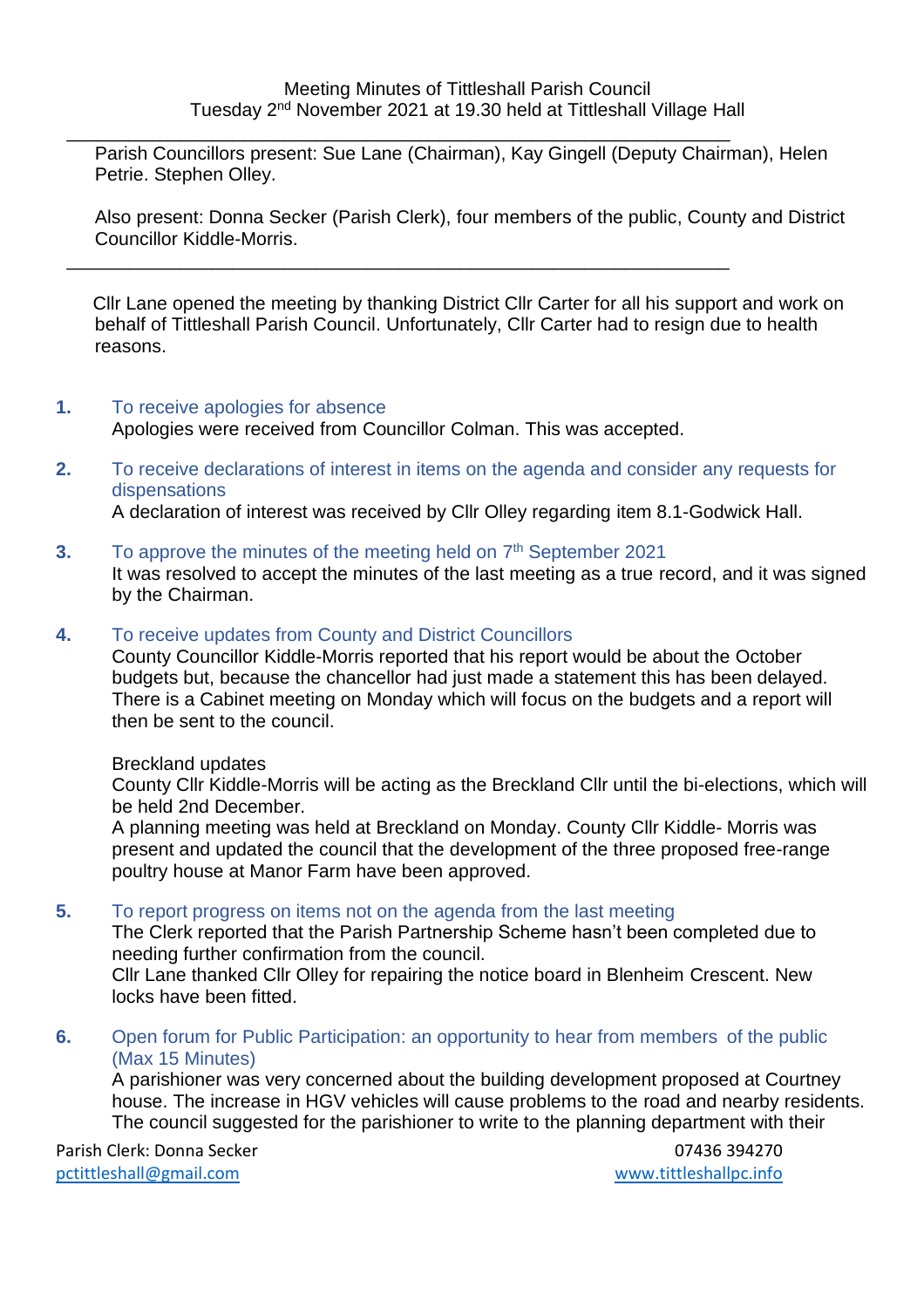concerns and any other residents to voice their concerns as this will be seen by the planning officer. The parishioner's comments were noted, and the Cllr's understood the concerns of the parishioner. Breckland Cllr Kiddle-Morris will investigate this outlining planning application in further detail.

A parishioner noted that some gates have been newly erected on the fields on Health Lane this was confirmed that they were fitted by the Poor's Land Trust.

Following a discussion of the recent police surgery held at Tittleshall village hall, a parishioner reported that the speedwatch group have another date planned this month. The speedwatch group are regularly seeing drivers speeding, even when they have set up their warning notices and are in position with the high visible jackets on. The time that most drivers are speeding is between 8-9o/c and they have caught drivers speeding from 3548mph. The location near the war memorial seems to be the best place to target the drivers. In September 7 vehicles were speeding between 35-41 mph, In October 13 vehicles were speeding between 35-40mph and in November (so far) 8 vehicles were speeding between 35-48mph. It has been proved that speedwatch groups are more effective than the Sam2 sign, which only alerts drivers. The speedwatch data is collated and then given to the police which could generate a visit for the enforcement camera to come to Tittleshall and fines can then be issued. However due to limited volunteers the speedwatch group are not able to meet frequently and therefore it is not generating enough data.

Speeding can only be prevented if volunteers come forward, the police will not visit Tittleshall if the data is not provided. Please join the speedwatch group-it is an hour out of your time. The consequence of no further volunteers will mean that the enforcement camera will not visit. Speeding can be prevented but it means that residents need to come forward because the police can only help if the evidence of the data is produced. The positive from this is the speedwatch in its official capacity does have an impact on the safety of our community.

A parishioner reported that the footbridge on Church Lane has a loose handrail and needs repairing urgently. The clerk will establish the owner and contact them, but the parish council does not own the footbridge.

#### **7.** To report and update on highway matters

It has been confirmed by highways that they will re-instate the trods that the Parish Council paid for several years ago. They will start with digging out the trod-rear of Barton's Lane-Church Lane. The other trods have been booked in and will be sided out in due course.

## **8.** Planning Applications

#### **8.1** To receive planning applications by Breckland District

3PL/2021/1364/HOU-29 Back Street-Replacement single storey rear extension and proposed single storey front extension-comments have been added to the planning portal.

3PL/2021/0692/F-Godwick Hall, Mill Road. Amendment to incorporate a one-way system. The Cllrs are concerned about the gravel that will be laid down for the new oneway system. There will be an increase in noise for the nearby cottages and disturb them when visitors are leaving. These comments will be added to the planning portal.

Parish Clerk: Donna Secker 07436 394270 [pctittleshall@gmail.com](mailto:pctittleshall@gmail.com) [www.tittleshallpc.info](http://www.tittleshallpc.info/)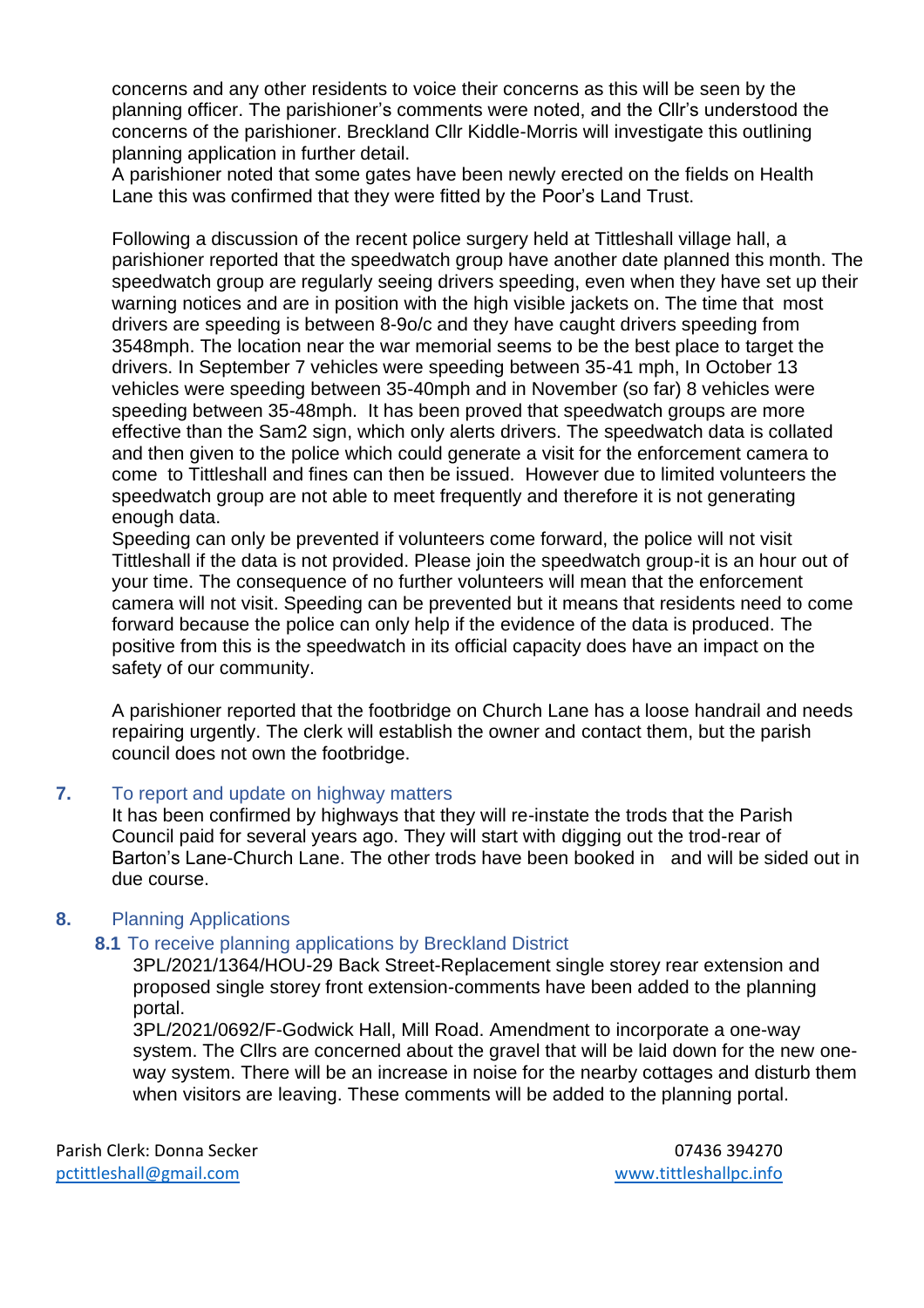#### **8.2** Update on application decisions taken by Breckland District No decision received before the meeting

#### **9.** To discuss and update the council

**9.1** The discuss the shed at the village hall. The shed was purchased by the parish council in July 2013 for £300. The parish council have no longer use for this shed and the council agreed to donate it to the Village Hall.

## **9.2** The discuss the maintenance of the benches

The volunteer updated the council that unfortunately due to the weather not all the benches have been completed but he is hoping to finish them soon. The council thanked the volunteer for all their help and time with this project.

## **9.3** Feedback from the Police visit on the 10<sup>th</sup> September

Cllr Olley attended the meeting in September and the main topic was the speeding through the village. It was suggested to have a traffic calming system-a staggard flow. The police suggested placing a road counter, to monitor the speed and number of vehicles but this will need to be investigated. The speedwatch group is up and running and this will continue.

#### **9.4** To discuss the quotes for the Churchyard grass cutting.

The clerk requested three quotes, only two have been received. The council would like the clerk to contact both given quotes to ask if some extra items can be added to the quote. The council would like the village gates trimmed around as highways are not doing this, also to add the Barton's Lane Triangle, as well as strimming around the bottle banks and potentially cutting the grass around the war memorial.

## **9.5** To discuss the village sign

The clerk had contacted the volunteer who offered to make the village sign to see if he was prepared to still make this for the village but unfortunately due to other commitments has declined. It was agreed to replace the sign with a new metal sign and still apply for funding from the parish partnership scheme to contribute 50% of the cost. The clerk will complete the request and meanwhile quotes will be obtained regarding a new replacement. It was noted that some of the letters have come off and Cllr Olley will investigate this and see if a temporary repair can be made.

#### **9.6** To discuss the war memorial

The clerk received a quote for new concrete gravel boards to replace the old ones that are deteriorating. It was agreed to use the rounded top boards, which will be £130, and the labour will be free as this is being replaced by a volunteer. It was agreed by the council with fitting the new gravel boards. The council thanked the volunteer for installing them free of charge.

#### **9.7** To discuss and update regarding the village fete

This will be added to the next agenda for discussion and an update.

## **9.8** To discuss the one million trees

The clerk advised the Council that the allocation of the trees will open next year. The council meanwhile will look and assess places to plant the trees. It was agreed to take this item off the agenda until next year when it will be a more suitable time to plant new deciduous trees.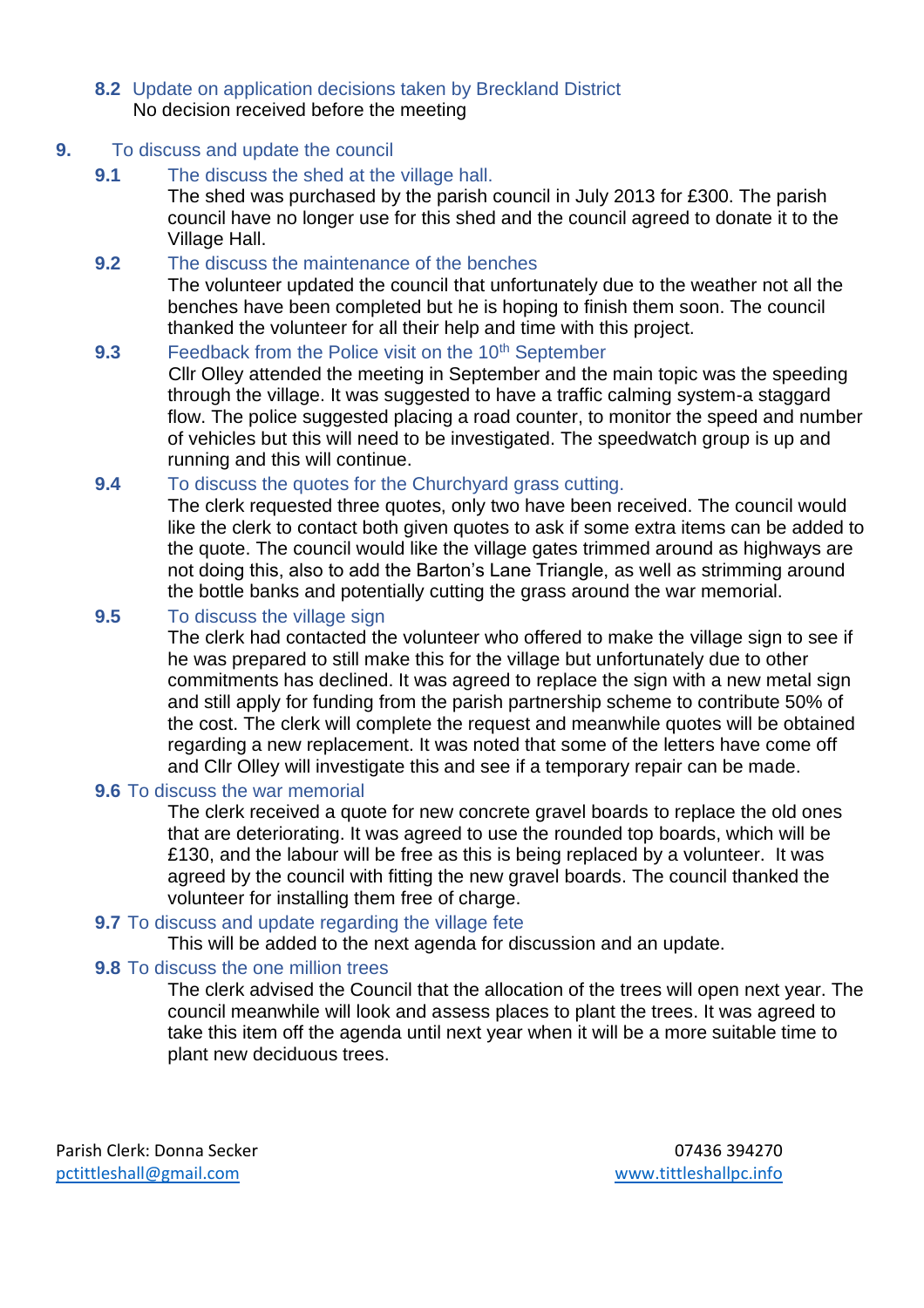## **10.** To update the Council on the emergency plan

Cllr Gingell reported that no emergencies have been reported. A new torch was purchased at the cost of £10.00.

## **11.** To Receive reports

## **11.1** To receive reports on Defib

Cllr Petrie has made the regular checks, and all is in order. It was noted that ivy is starting to grow around the phone box. A parishioner volunteered to remove the ivy and was thanked.

## **11.2** To receive reports on Pathways

A report was received from the volunteer who inspects the Tittleshall village pathways. This had been carried out by Wendy Seale (who has kindly given us permission to publish her name). The report will be posted on the website on the front page for all residents to view. This report is very thorough and was read out by Cllr Lane. The council thanked Wendy for her time and work on the report.

## **12.** Finance

## **12.1** To approve the list of payments

The Council approved the list of payments for November as detailed at the end of the minutes.

- **12.2** To approve the budget The council approved the budget
- **12.3** To discuss and circulate the budgets for 2022/23 The budgets and precepts were circulated, and this will be discussed further in January's meeting.
- **13.** To receive items for the next meeting agenda 4<sup>th</sup> January 2022

Village fete Displaying revenue on website To appoint Cllrs task and responsibilities Queen's Jubilee Filling of council vacancies

Meeting finished at 2115